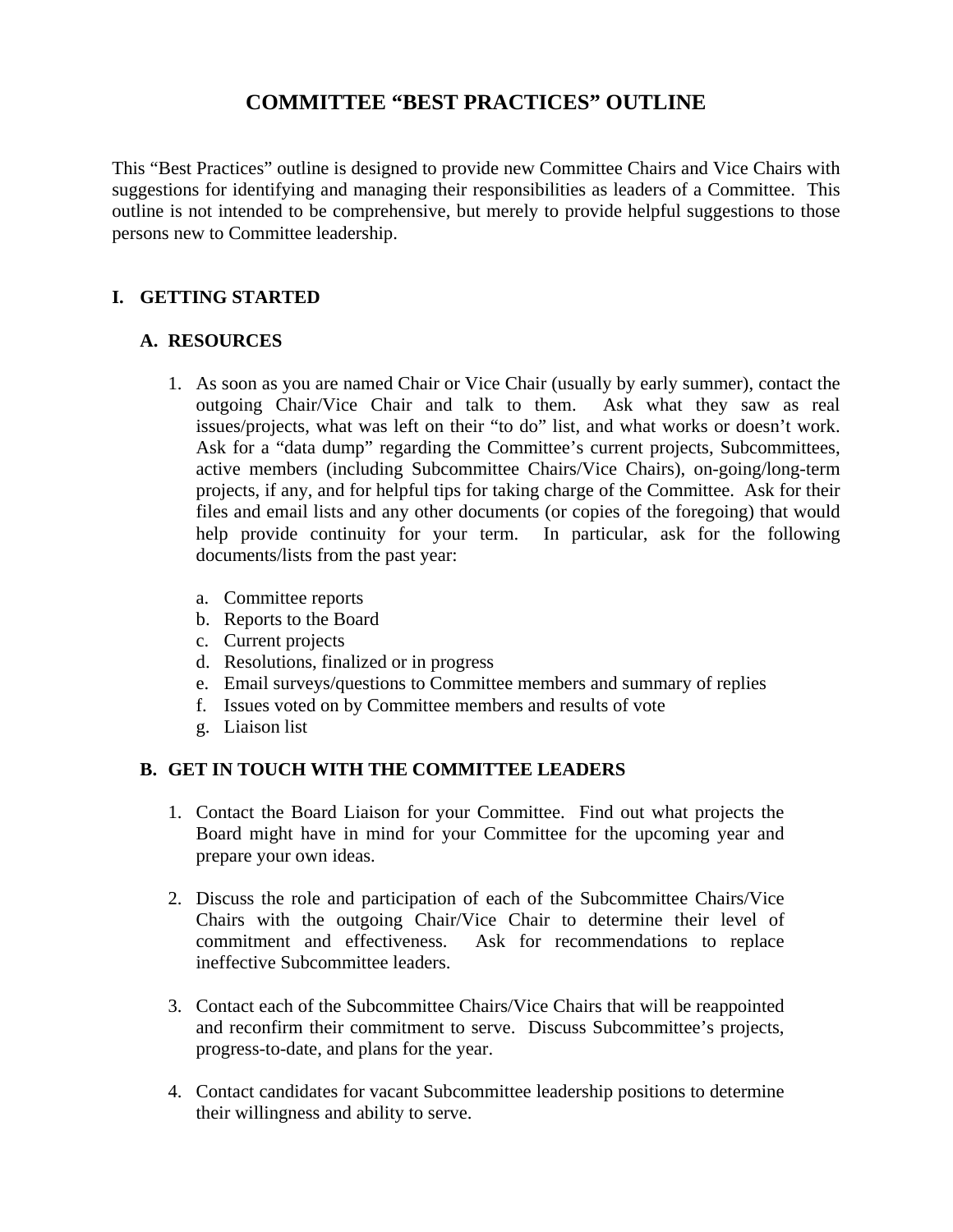- 5. The Women in IP Law, Young Lawyers, Diversity in IP Law, and Corporate Practice Committees (the "Target Committees") each appoint Liaisons to the various Substantive Committees. If your Committee is a Substantive Committee, discuss the role and participation of each of the Liaisons from each Target Committee with the outgoing Chair/Vice Chair to determine the level of commitment and effectiveness of the Liaisons. Ask for recommendations to replace ineffective Liaisons.
- 6. Contact outgoing Chairs/Vice Chairs of each Target Committee for recommendations to replace ineffective Liaisons.
- 7. Contact each of the Liaisons and reconfirm their commitment to serve.
- 8. Contact candidates for vacant Liaison positions to determine their willingness and ability to serve.
- 9. Try to have Subcommittee leadership and Liaisons in place and ready to work by the upcoming Annual Meeting.

### **C. TAKE RESPONSIBILITY FOR YOUR FIRST MEETING AS CHAIR**

- 1. If the outgoing Chair has not made plans for the upcoming Annual Meeting, take on this responsibility and immediately begin planning for the Committee meeting. If the outgoing Chair has made plans, offer to assist with implementation.
	- a. Confer with the outgoing Chair to determine what old and new business should be discussed.
	- b. Pick a topic for the upcoming Committee meeting and publicize it frequently by email with the cooperation of the outgoing Chair/Vice Chair.
	- c. Use the Committee's webpage and email list to encourage members to attend the Committee meeting, meet the new Committee leadership, solicit new ideas and topics, and volunteer for Subcommittee leadership positions.
	- d. Try to arrange to have a short "changing of the guard ceremony" by the outgoing Chair/Vice Chair, if appropriate.
	- e. This will be the first meeting you Chair, so come prepared.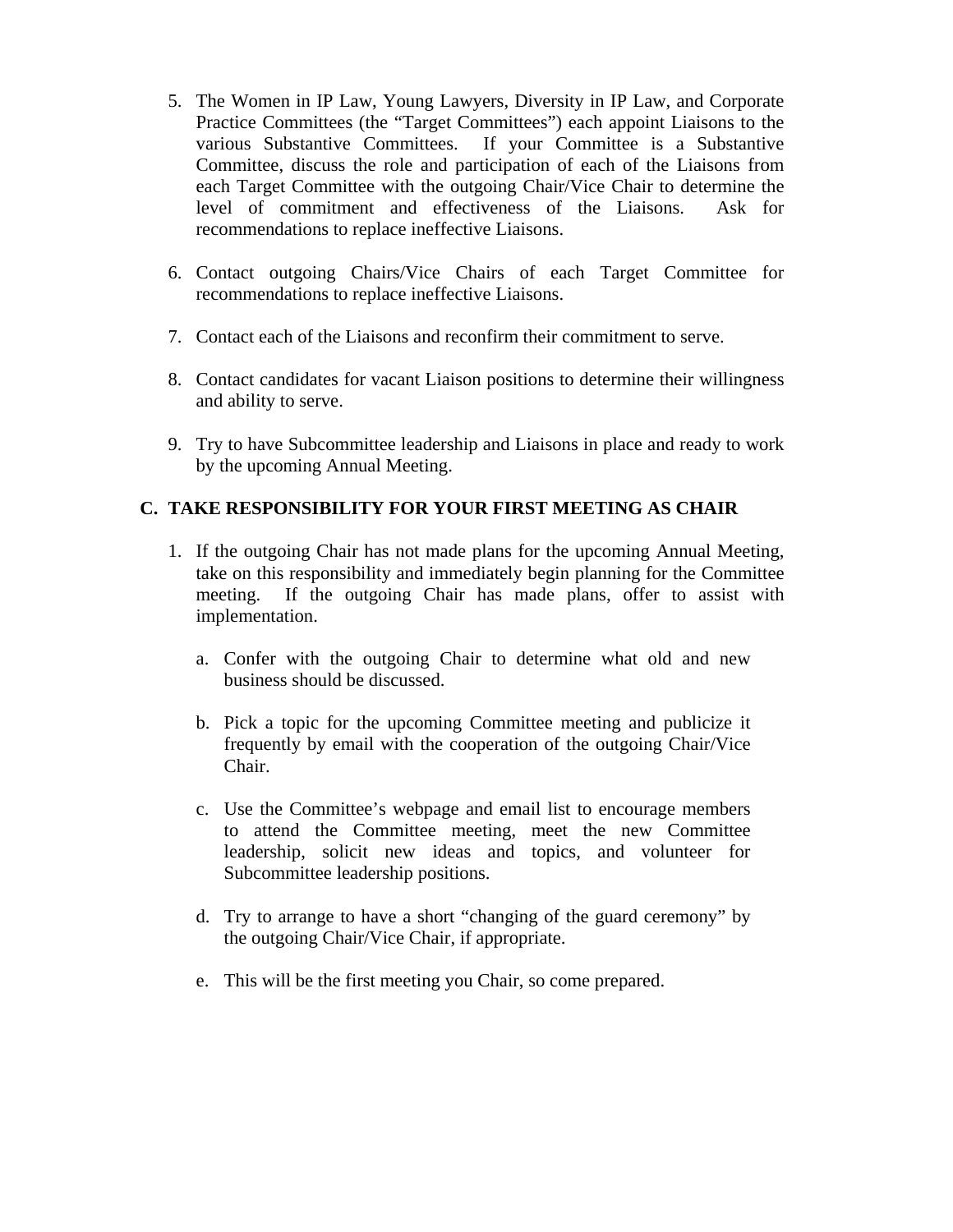#### **II. DURING YOUR TERM**

#### **A. STATED MEETINGS**

- 1. Plan to attend each stated meeting, if at all possible. It is very important to the success of your Committee that you lead each meeting and attend each Board/Committee Leadership meeting. At the very least, either the Chair or the Vice Chair should be in attendance at each stated meeting.
- 2. It is up to you to keep the members of your Committee informed. The Committee webpage and email list is the best way to communicate with the members. Learn how to use the webpage and email list. Contact Randy Sagara at AIPLA Headquarters if you need assistance.
- 3. If at all possible, coordinate the topics of your upcoming Committee meetings with the themes chosen for the upcoming stated meetings. Contact the Chair of the Professional Programs Committee to find out the themes of the upcoming stated meetings.
- 4. Prepare for meetings:
	- a. Prepare meeting agendas well before each meeting and distribute them to Committee members prior to the meeting. Work with Subcommittee Chairs on developing the agenda in advance. NOTE: All Committee meetings are to be one hour in length unless you join up with one or more other Committees or otherwise plan to provide CLE credit.
	- b. Circulate drafts or reports of non-controversial matters before the meeting. Unless there are comments, changes or additions, there is no need for face-to-face discussions of these items.
	- c. Go the extra mile in lining up interesting speakers and giving coverage to hot topics at Committee meetings. *Please be aware of the AIPLA policy that speakers for Committee meetings are responsible for their own expenses unless an exception is approved in advance by the Officer-in-Charge.*
	- d. If you plan on having speakers at your Committee meetings and need badges or tent cards, please notify AIPLA Headquarters no later than two weeks before the meeting. If your are planning to invite officials from a governmental agency, please be sure to alert the Executive Director's Office with enough time to submit a formal request. Also, speaker forms must be completed by your speakers in a timely fashion—be sure to follow up with them until all forms are completed and turned into AIPLA Headquarters.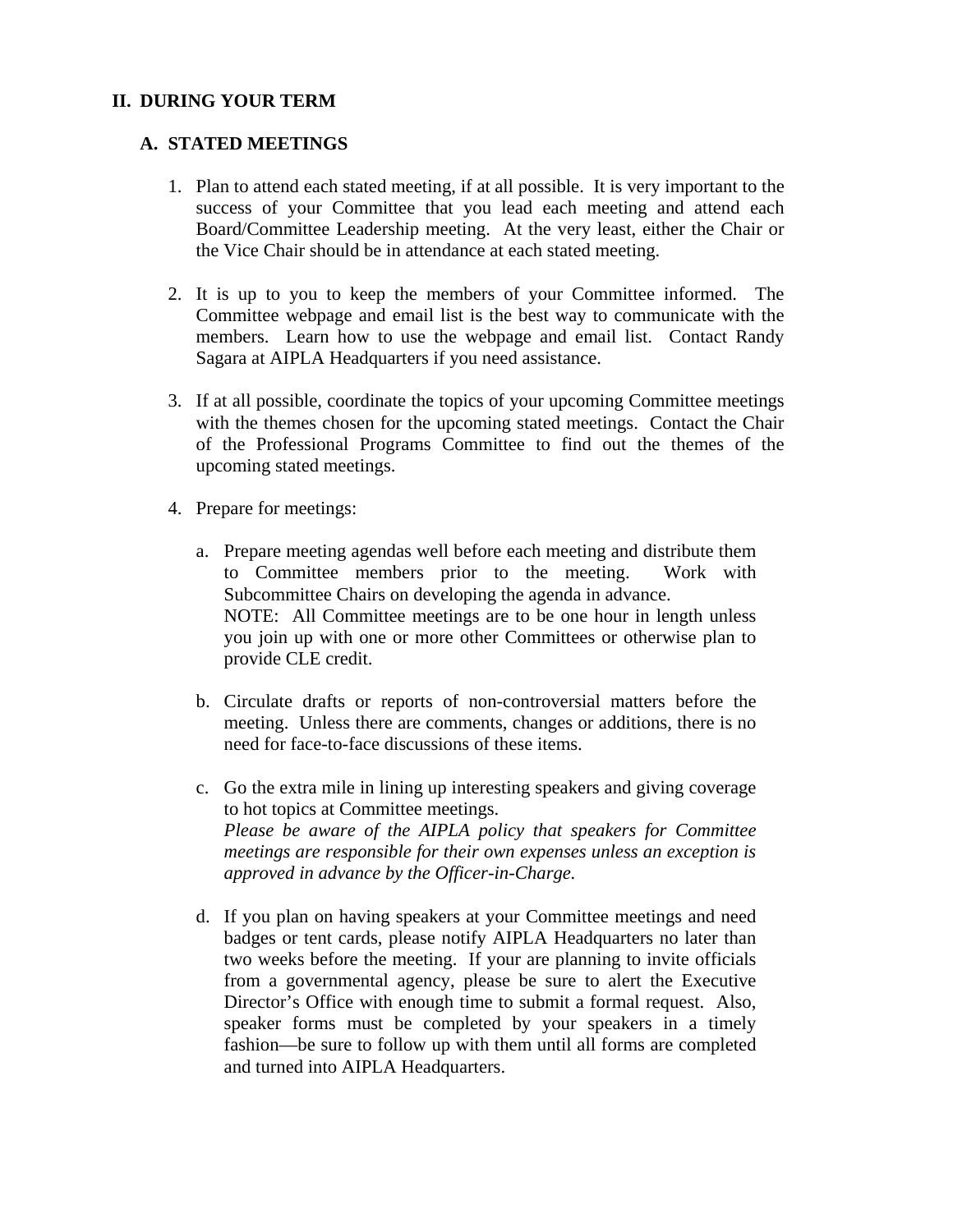- e. Keep track of dates and keep reminding Subcommittee Chairs and other Committee members of the deadlines to ensure that Committee projects are completed on schedule.
- f. It is absolutely critical that you advise AIPLA Headquarters staff regarding your Audio/Visual needs by the requested deadline. They can only guarantee what you need if you respond by the deadline!
- 5. Conducting Meetings:
	- a. Start the meeting on time and end on time. Another Committee may be scheduled to meet in your room immediately after your meeting and members may plan to attend other Committee meetings.
	- b. Leave time during the meeting for discussion of matters of interest to the members or matters which require input from members.
	- c. Assign tasks to Subcommittees. Give Subcommittees meaningful work to accomplish.
	- d. Try to actively involve Committee members in Subcommittees.
	- e. Always give credit where credit is due and be generous with praise.
	- f. Schedule the next meeting/conference call while everyone is in attendance. This helps avoid scheduling conflicts.
	- g. Keep good notes.
- 6. Post Meeting Tasks:
	- a. Prepare and submit your Committee report to AIPLA Headquarters within the time limits set to ensure its publication in the Bulletin. Usually your report should be sent to Headquarters one month after the stated meeting.
	- b. Distribute your notes to Committee members and Subcommittee Chairs immediately after the meeting. Make certain everyone agrees that your notes correctly reflect the decisions made at the meeting and the tasks assigned. Get a response by email from each person who has been assigned a task acknowledging responsibility for the task and the deadline for completion.
	- c. Try to hold a conference call with each of your Subcommittee Chairs once a month to keep in touch with them, provide them with any updates, and check on progress with their assignments.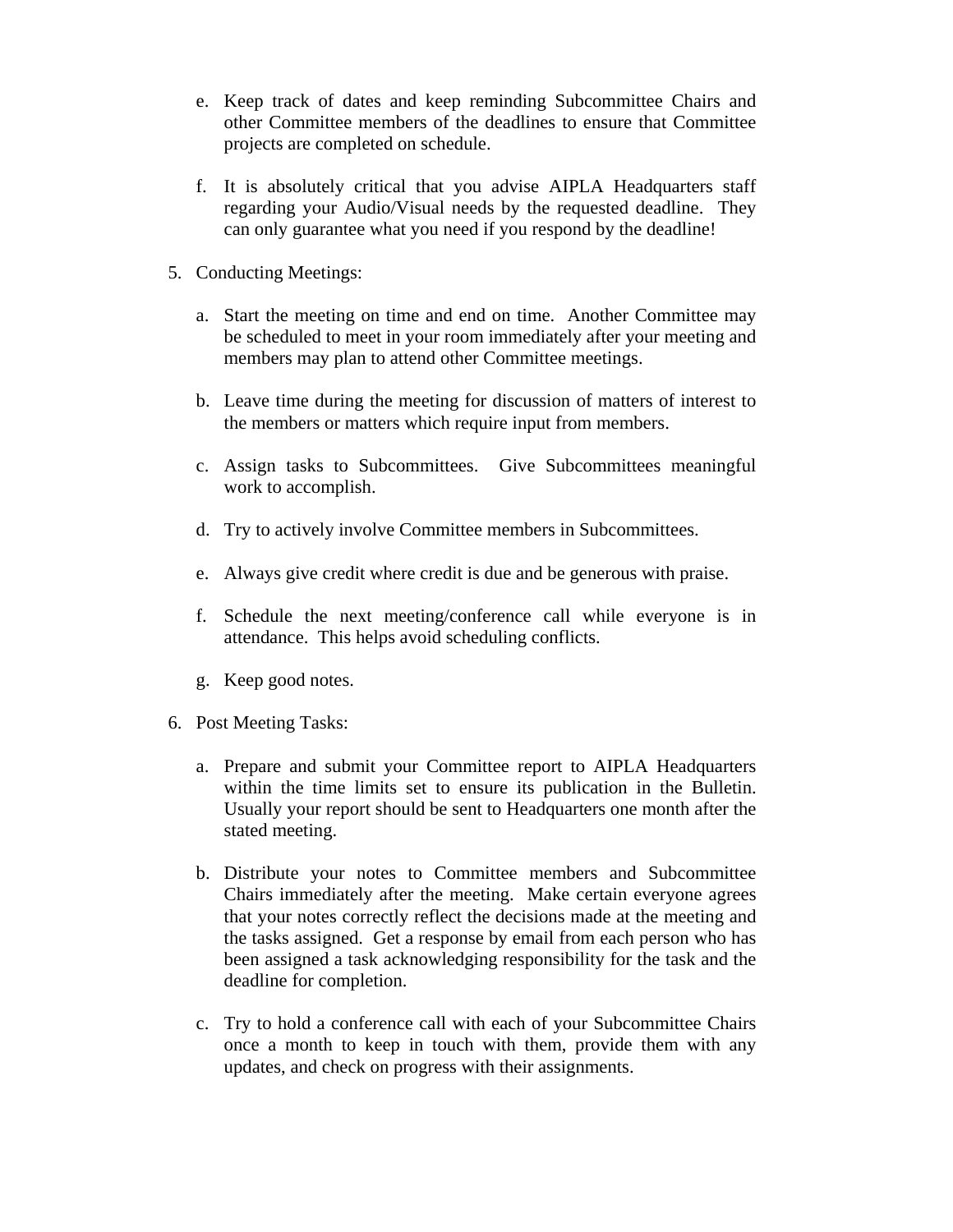### **B. WORKING WITH AIPLA STAFF**

- 1. Please respond promptly to AIPLA Headquarters Staff communications and respect the deadlines they set.
- 2. Get your Committee descriptions in on time for the three (3) stated meetings.
- 3. Be certain to RSVP by the requested deadline for attendance at the Board/Committee Leadership Meeting and the Board/Committee Leadership Dinner. If you RSVP that you will attend but are unable to, please notify AIPLA Headquarters as soon as possible.
- 4. Please immediately notify AIPLA Headquarters if you have a change of postal address, phone or fax number, or email address.
- 5. Register for the stated meetings sufficiently in advance to ensure that your name can be included on the participation list and that you have a registration packet waiting for you at the meeting.
- 6. Please follow the recommended format when submitting Resolutions to the Board and be sure to list the votes of all Committee members eligible to vote. Keep in mind that Board materials are made available to Board members approximately 10 days prior to each stated Board of Directors Meeting (dates can be found on the AIPLA Home Page) and any item projected for discussion at a Board Meeting should be received at Headquarters no later than two weeks prior to the scheduled Board Meeting.

### **C. WORK WITH YOUR BOARD LIAISON**

- 1. Your Board Liaison is the person who can help get items on the Board Agenda. This is important if you want or need AIPLA to spend money or take official positions.
- 2. Most Board members have served as Committee Chairs, sometimes of more than one Committee. They can be a good sounding board and resource. Use them.
- 3. Your Board Liaison probably also has a longer relationship with the AIPLA staff. Don't hesitate to call them in to smooth over problems or resolve confusion.
- 4. The AIPLA Staff, Officers, and Board work very hard to identify matters that need attention. These include issues and concerns regarding intellectual property laws, practices, procedures, rules, and other matters and possible improvements to those laws and practices. They cannot, however, identify all possible issues. Furthermore, some important issues affect only a few AIPLA members, and those can easily slip by undetected until it's too late. Many times, the most important issues initially were identified by only one or two individual members.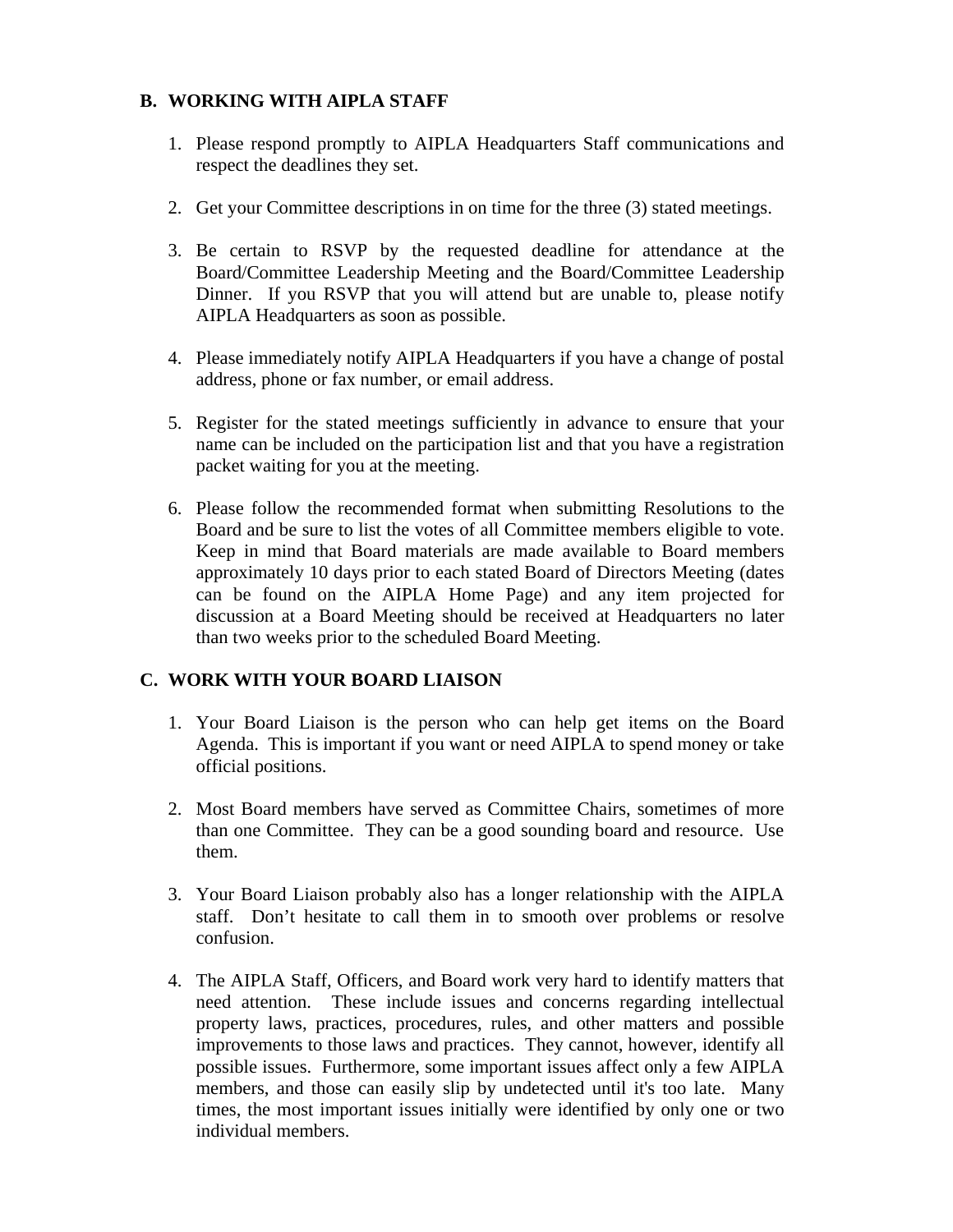Therefore, it is important that you and your Committee members identify issues that are of interest or require attention. Once identified, you can bring them to the attention of the AIPLA Board (through your Liaison) or staff, but as a Committee Chair or Vice Chair you also can start working on them yourself. If a Committee believes issues are sufficiently important to warrant action, the concerns and possible solutions are addressed in the form of resolutions which, once endorsed by a Committee, are considered by the Board of Directors.

 We encourage as many members as possible to identify concerns which they believe warrant action by AIPLA and, more importantly, to bring those concerns to the appropriate Committee. We ask all Committee Chairs and Vice Chairs to encourage members, either through emails to Committee members, or during Committee meetings, to identify issues and problems which they believe AIPLA should address. Please remain conscious of this portion of AIPLA's purpose and actively seek out concerns and improvements to laws and procedures AIPLA can promote to help AIPLA fulfill its purpose.

### **III. END OF TERM**

### **A. IDENTIFY CANDIDATES FOR COMMITTEE LEADERSHIP**

- 1. Provide your Board Liaison with a summary of the persons in your Committee that you believe are well suited for leadership roles. List their responsibilities, achievements, and personal characteristics that would make them good leadership candidates.
- 2. Make a recommendation to the incoming President regarding who should be appointed as Chair and Vice Chair for the next term. Provide reasons why you believe these persons are best qualified to assume leadership of the Committee.

### **B. MAKE YOUR SUCCESSOR'S LIFE EASIER**

- 1. Once your successor has been appointed and has accepted the position of Chair, meet with them and provide them with a summary of the Committee's activities during your term. If your Vice Chair succeeds you as Chair, make certain they have all the documents, files, contacts that you have at your disposal.
- 2. Provide a list of all Subcommittees, Subcommittee Chairs, and the activity level of each. Provide a list of all Committee/Subcommittee projects in progress and completed during your term.
- 3. Provide a copy of all Committee Reports submitted during your term.